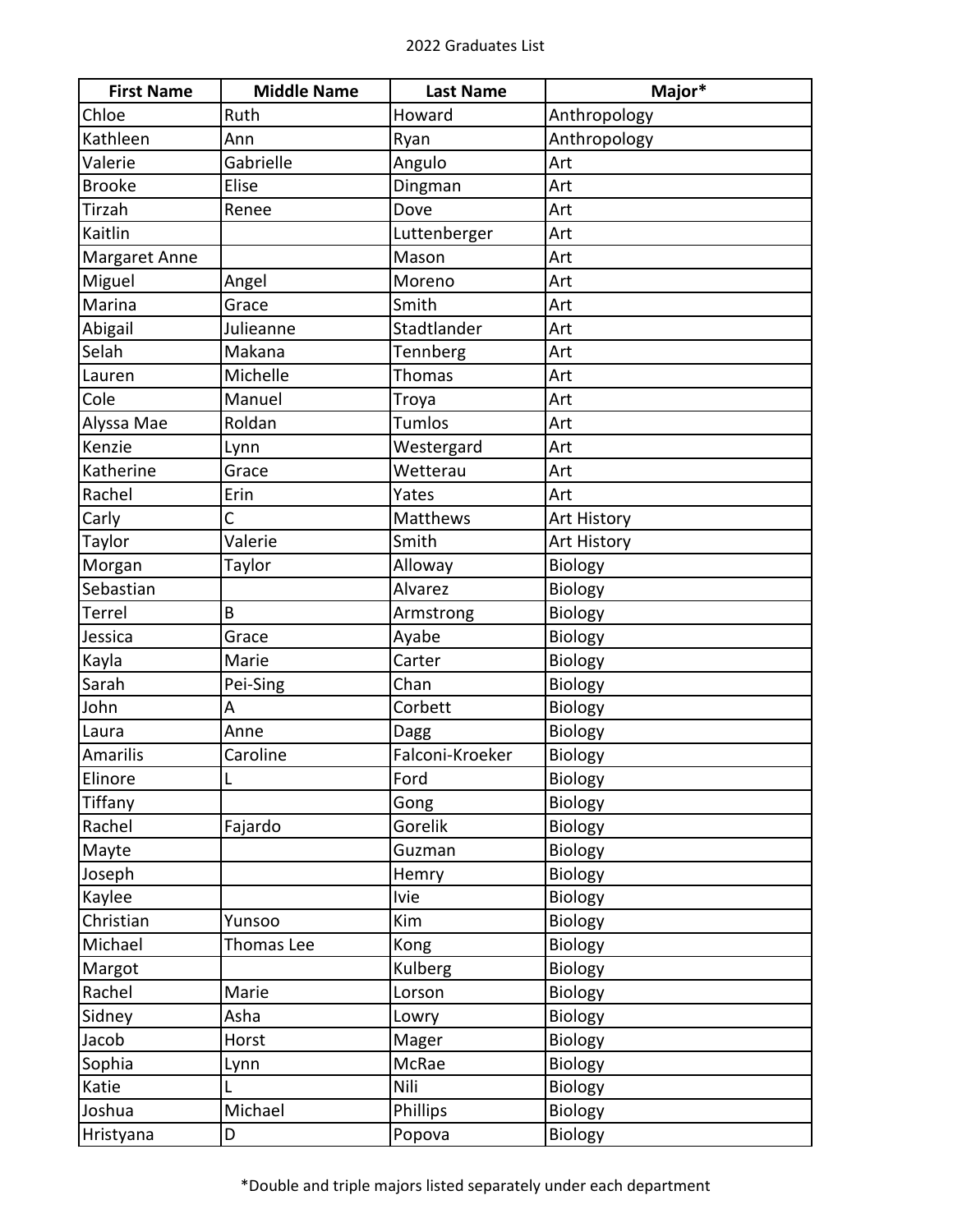| <b>First Name</b> | <b>Middle Name</b> | <b>Last Name</b> | Major*                       |
|-------------------|--------------------|------------------|------------------------------|
| Elizabeth         | Jan                | Potter           | Biology                      |
| Aleksandra        |                    | Rakic            | Biology                      |
| Samantha          | S                  | Reiner           | Biology                      |
| Micah             | Francesco          | Sapienza         | Biology                      |
| Emma              | <b>McInnis</b>     | Sartorius        | Biology                      |
| Kathryn           | Eileen             | Spradley         | Biology                      |
| Carly             | Ann                | Sweeney          | Biology                      |
| Zelmya            | Rose               | Taylor           | Biology                      |
| Anna              | Li                 | Terveen          | Biology                      |
| Chloe             | Joanna             | Van Bogelen      | Biology                      |
| Ethan             | James              | Walker           | Biology                      |
| Morgan            | Taylor             | Alloway          | Chemistry                    |
| John              | А                  | Corbett          | Chemistry                    |
| <b>Bryan</b>      | Philip             | Dionisio         | Chemistry                    |
| <b>Alexis</b>     | Naomi              | Gillette         | Chemistry                    |
| Christopher       | Daniel             | Glevy            | Chemistry                    |
| Annika            | Kate               | Hauser           | Chemistry                    |
| Joseph            |                    | Hemry            | Chemistry                    |
| Kaylee            |                    | <b>Ivie</b>      | Chemistry                    |
| Christian         | Yunsoo             | Kim              | Chemistry                    |
| Tiana             | Weiling            | Krukar           | Chemistry                    |
| Rachel            | Marie              | Lorson           | Chemistry                    |
| <b>Brooke</b>     | Diamond            | Michas           | Chemistry                    |
| Francesca         | Fiore              | Montemurro       | Chemistry                    |
| <b>Marliss</b>    | А                  | Neal             | Chemistry                    |
| Samantha          | S                  | Reiner           | Chemistry                    |
| Ethan             | James              | Walker           | Chemistry                    |
| Aaron             | Alan               | <b>Best</b>      | <b>Communication Studies</b> |
| Kenna             | Adel               | <b>Brase</b>     | Communication Studies        |
| Kelli             | Marie              | <b>Burell</b>    | <b>Communication Studies</b> |
| Grace             | Ann-Christine      | Crandall         | <b>Communication Studies</b> |
| Ruth              | Elizabeth          | Dickinson        | <b>Communication Studies</b> |
| Holley            | Anne               | Fellows          | <b>Communication Studies</b> |
| Gracey            | Ann                | Finley           | <b>Communication Studies</b> |
| Jordan            | Matthew            | Gunderson        | <b>Communication Studies</b> |
| <b>Brooke</b>     | Taylor             | Harrington       | <b>Communication Studies</b> |
| Sydney            | Taylor             | Hess             | <b>Communication Studies</b> |
| Seth              | Matthew            | Hewett           | <b>Communication Studies</b> |
| Katherine         | Abigail            | Hill             | <b>Communication Studies</b> |
| Rachal            | А                  | Jackson          | <b>Communication Studies</b> |
| Paige             | V                  | Johnson          | <b>Communication Studies</b> |
| Patricia          | Adair              | Kerman           | <b>Communication Studies</b> |
| Timothy           | Alton              | Lipps            | <b>Communication Studies</b> |
| Hannah            | Elisabeth          | Marks            | <b>Communication Studies</b> |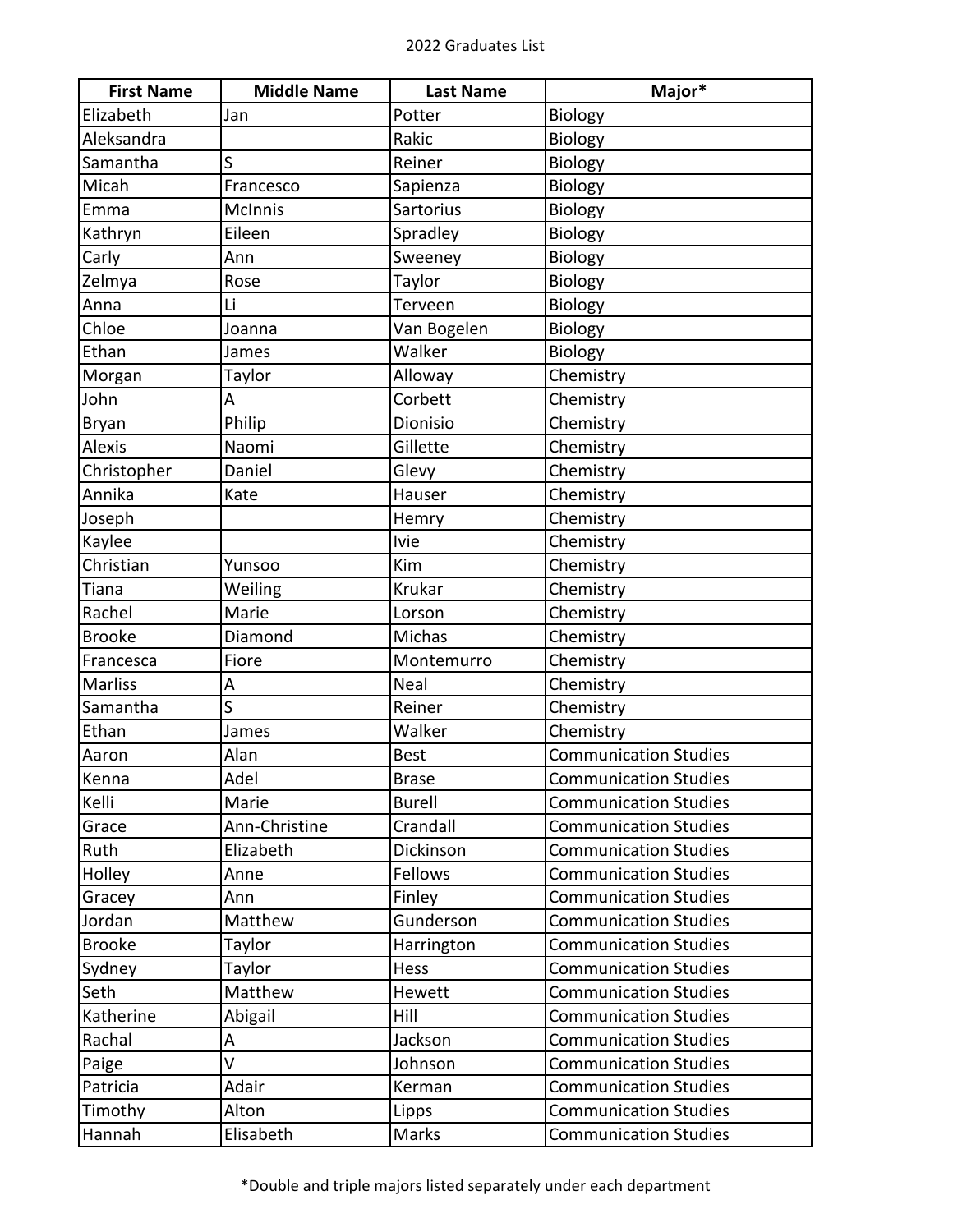| <b>First Name</b> | <b>Middle Name</b> | <b>Last Name</b> | Major*                        |
|-------------------|--------------------|------------------|-------------------------------|
| lan               | Jacob              | Noyes            | <b>Communication Studies</b>  |
| Addison           | Elle               | Oswald           | <b>Communication Studies</b>  |
| Rachel            | Ann                | Pace             | <b>Communication Studies</b>  |
| <b>Brooke</b>     | Ila                | Powell           | <b>Communication Studies</b>  |
| Jacob             | Conner             | Russell          | <b>Communication Studies</b>  |
| Kaley             | Naomi              | Sanchez          | <b>Communication Studies</b>  |
| Loren             | Kathleen           | Schneider        | <b>Communication Studies</b>  |
| Keilah            | Love               | Smith            | <b>Communication Studies</b>  |
| Kevin             | C                  | Smith            | <b>Communication Studies</b>  |
| Elle              | Nichole            | Tortorici        | <b>Communication Studies</b>  |
| Sofia             | Alessandra         | Troya            | <b>Communication Studies</b>  |
| Emily             | Hope               | Washburn         | <b>Communication Studies</b>  |
| Wesley            | Dean               | Witsken          | <b>Communication Studies</b>  |
| Taylor            | Jordan Thomas      | <b>Birchem</b>   | <b>Computer Science</b>       |
| Talia             | Wentzel            | <b>Bjelland</b>  | <b>Computer Science</b>       |
| Jack              | Ryan               | Chiplin          | Computer Science              |
| Andrew            |                    | Day              | <b>Computer Science</b>       |
| Claire            | M                  | Inglehart        | Computer Science              |
| William           | $\mathsf R$        | Mitsuk           | <b>Computer Science</b>       |
| Levi              | Warren             | Nelson           | <b>Computer Science</b>       |
| Grace             | Ellen              | Olson            | <b>Computer Science</b>       |
| Isaac             | Alan               | Siebelink        | Computer Science              |
| Anna              | К                  | Wheeler          | Creative Mktng / Graphic Dsgn |
| Miranda           | G                  | <b>Bulow</b>     | Data Analytics                |
| Benjamin          | Robert             | Forster          | Data Analytics                |
| James             | Kenneth            | Lopez            | Data Analytics                |
| Frank             |                    | Mugambage        | Data Analytics                |
| Josiah            | D                  | Swanson          | Data Analytics                |
| Sebastian         |                    | Alvarez          | Economics and Business        |
| <b>Brooke</b>     | A                  | Anderson         | <b>Economics and Business</b> |
| Ethan             | N                  | Bell             | <b>Economics and Business</b> |
| Jared             | David              | Bell             | <b>Economics and Business</b> |
| Alexander         | Edward             | Blaszyk          | <b>Economics and Business</b> |
| <b>Nicholas</b>   | Adam               | <b>Butler</b>    | <b>Economics and Business</b> |
| Nathan            | Kennedy            | Chan             | <b>Economics and Business</b> |
| Matthew           | Joon               | Choi             | <b>Economics and Business</b> |
| Caroline          | Marie              | Comer            | <b>Economics and Business</b> |
| Joshua            | Douglas            | Coons            | <b>Economics and Business</b> |
| Amanda            |                    | Diaz             | <b>Economics and Business</b> |
| Ethan             | Robert             | Elisara          | <b>Economics and Business</b> |
| Christopher       | Ryan               | Fluxa            | <b>Economics and Business</b> |
| Andrea            | Isabel             | Garcia           | <b>Economics and Business</b> |
| Zachary           | Susumu             | Grand            | <b>Economics and Business</b> |
| Jarad             | Michael            | Harper           | <b>Economics and Business</b> |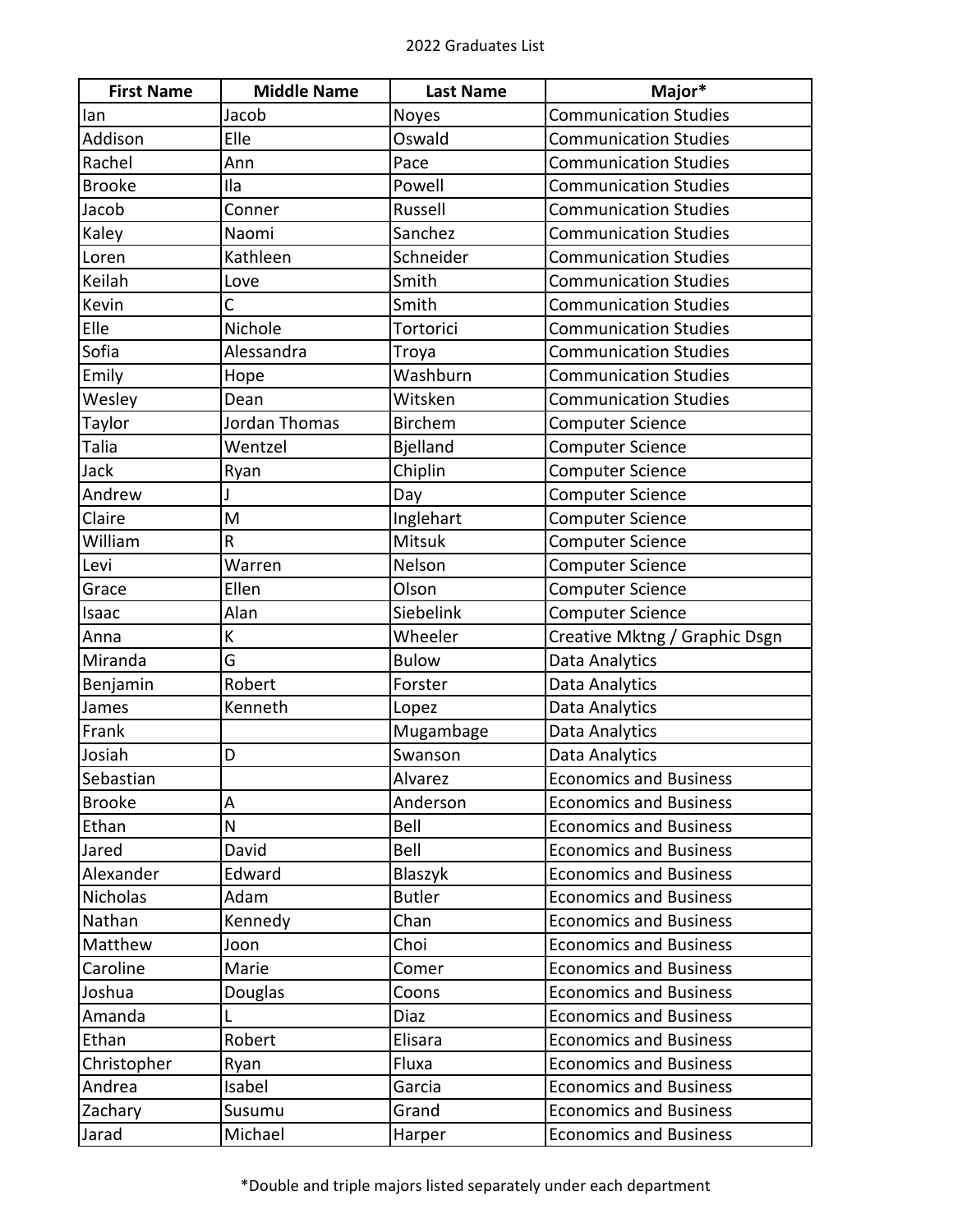| <b>First Name</b> | <b>Middle Name</b>    | <b>Last Name</b> | Major*                        |
|-------------------|-----------------------|------------------|-------------------------------|
| Peter             | Morey                 | Hay              | <b>Economics and Business</b> |
| Christine         | Noelle                | Hemry            | <b>Economics and Business</b> |
| Maggie            | Christine             | Hine             | <b>Economics and Business</b> |
| Fe                | Alegra                | Hmelar           | <b>Economics and Business</b> |
| Jennifer          |                       | Huang            | <b>Economics and Business</b> |
| Olivia            | Frances               | Huebner          | <b>Economics and Business</b> |
| Jake              | Gregory               | Hughes           | <b>Economics and Business</b> |
| Patricia          | Adair                 | Kerman           | <b>Economics and Business</b> |
| Kaitlin           | Elizabeth             | Larson           | <b>Economics and Business</b> |
| Luke              | Leonard               | Lundin           | <b>Economics and Business</b> |
| Shannyn           | Elizabeth             | McCreary         | <b>Economics and Business</b> |
| Catherine         | Tianyin               | Meng             | <b>Economics and Business</b> |
| Ndumiso           | Thabani               | Ntombela         | <b>Economics and Business</b> |
| Grace             | Ellen                 | Olson            | <b>Economics and Business</b> |
| Jacob             | <b>Anthony Thomas</b> | Orme             | <b>Economics and Business</b> |
| Sumner            | Nelson                | Ortlund          | <b>Economics and Business</b> |
| Jason             | Edward                | Peterson         | <b>Economics and Business</b> |
| Paxson            | David                 | Russell          | <b>Economics and Business</b> |
| Nancy             |                       | Saltamachio      | <b>Economics and Business</b> |
| Ajaypal           |                       | Singh            | <b>Economics and Business</b> |
| Sean              | Hunter                | Sipe             | <b>Economics and Business</b> |
| Athena            | Marie                 | St. Clair        | <b>Economics and Business</b> |
| Katherine         | Α                     | Stella           | <b>Economics and Business</b> |
| Chad              | Mikkel                | Stoner           | <b>Economics and Business</b> |
| Ella              | Josephine             | Swanson          | <b>Economics and Business</b> |
| Ryan              | Richard               | Tamte            | <b>Economics and Business</b> |
| Sera              | Anne                  | Thaichareon      | <b>Economics and Business</b> |
| Samuel            | Charles               | Tuscano          | <b>Economics and Business</b> |
| Joseph            | Alan                  | Veurink          | <b>Economics and Business</b> |
| Samuel            | $\mathsf R$           | Wetzel           | <b>Economics and Business</b> |
| Isaac             | Daniel                | Zwerling         | <b>Economics and Business</b> |
| Cameron           | Winston               | Franklin         | <b>Engineering Physics</b>    |
| Sophia            | Louise                | <b>Bennett</b>   | English                       |
| Wesley            | Graham                | <b>Brown</b>     | English                       |
| Yahsmeene         | Isis                  | Duffey           | English                       |
| Graham            | Peter                 | Eberhardt        | English                       |
| Emily             | Rose                  | Erban            | English                       |
| Michelle          | Yoojin                | Ham              | English                       |
| John              | Clayton               | Kiser            | English                       |
| Sarah             | Kate                  | Lavaccare        | English                       |
| Alyssa            | Nicole                | McConkey         | English                       |
| Catherine         | Tianyin               | Meng             | English                       |
| Keziah            | Grace                 | Olsen            | English                       |
| Abigail           | Faith                 | Pak              | English                       |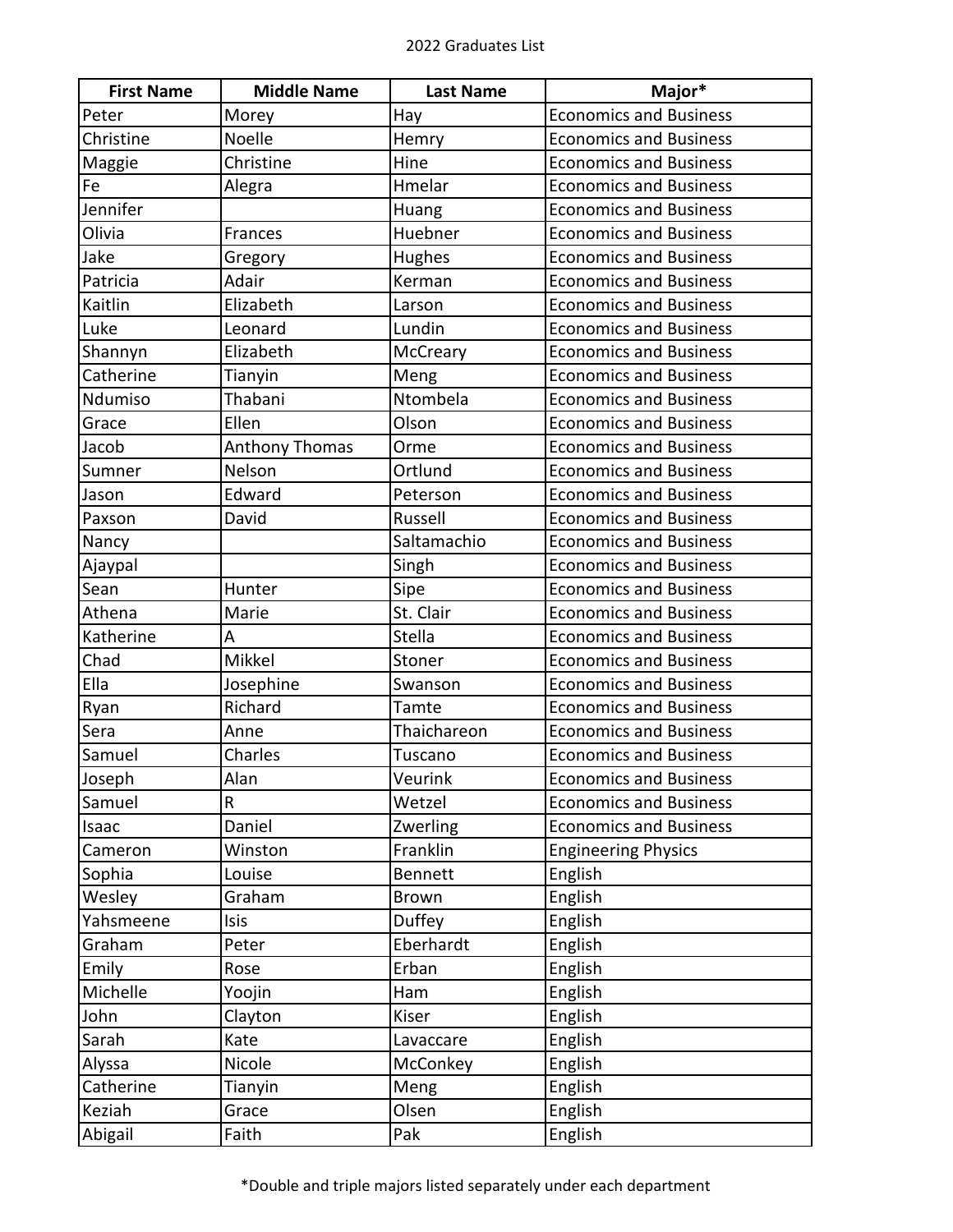| <b>First Name</b> | <b>Middle Name</b> | <b>Last Name</b> | Major*                |
|-------------------|--------------------|------------------|-----------------------|
| Jonathan          | Adam               | Tejeda           | English               |
| Abigail           | Charis             | Watson           | English               |
| Hadley            | Allyson            | Whittle          | English               |
| Elinore           |                    | Ford             | <b>Global Studies</b> |
| Carly             | $\overline{C}$     | Matthews         | History               |
| Addison           | Edith              | Michaelian       | History               |
| Gina              | C                  | <b>Sheeks</b>    | History               |
| Jack              |                    | Tilly            | History               |
| Mikaela           | Jaelene            | <b>Torres</b>    | History               |
| Steven            |                    | Zichichi         | History               |
| Tyler             | <b>Thomas</b>      | Austin           | Kinesiology           |
| Wyatt             | т                  | <b>Babineau</b>  | Kinesiology           |
| Kendall           | Taylor             | <b>Breeden</b>   | Kinesiology           |
| Alyssa            | Gail               | <b>Brisby</b>    | Kinesiology           |
| Audrey            | Rose               | <b>Brown</b>     | Kinesiology           |
| Esther            | Catherine          | Cabrera          | Kinesiology           |
| Jeremiah          | Lewis              | Canada           | Kinesiology           |
| Caleb             | Yoon Sung          | Choi             | Kinesiology           |
| Joseph            |                    | Cochran          | Kinesiology           |
| Sydny             | Lee                | Dunn             | Kinesiology           |
| Emily             | Elizabeth          | Ewing            | Kinesiology           |
| Zachary           | Paul               | Godeck           | Kinesiology           |
| Juan              |                    | Gomez            | Kinesiology           |
| Joshua            |                    | Guzman           | Kinesiology           |
| Julianna          | May                | Hayden           | Kinesiology           |
| Gavin             | E                  | Hoiosen          | Kinesiology           |
| Michael           | Yovanni            | Jimenez          | Kinesiology           |
| Kirsten           | E                  | Koehnke          | Kinesiology           |
| Shelbi            | Elizabeth          | Loehrer          | Kinesiology           |
| Monika            | Kristin            | Lopez            | Kinesiology           |
| Emma              | Marie              | Matheny          | Kinesiology           |
| Teagan            | M                  | Matye            | Kinesiology           |
| Anastasia         | Marie              | Neumann          | Kinesiology           |
| Kayla             | M                  | Norling          | Kinesiology           |
| <b>Thomas</b>     | G                  | Oddone-Smith     | Kinesiology           |
| Natalie           | Kristine           | Osnower          | Kinesiology           |
| Cameron           | Jeffrey            | Phelps           | Kinesiology           |
| Marina            | Guadalupe          | Prado            | Kinesiology           |
| Dylan             | Hunter             | Ragsdale         | Kinesiology           |
| Joshua            | David              | Rego             | Kinesiology           |
| Trevor            | Joseph             | Riemenschnitter  | Kinesiology           |
| Michael           | Kahi               | Rodrigues        | Kinesiology           |
| Taylor            | Adeline            | Rosgen           | Kinesiology           |
| Carlos            | Julian             | Sandoval         | Kinesiology           |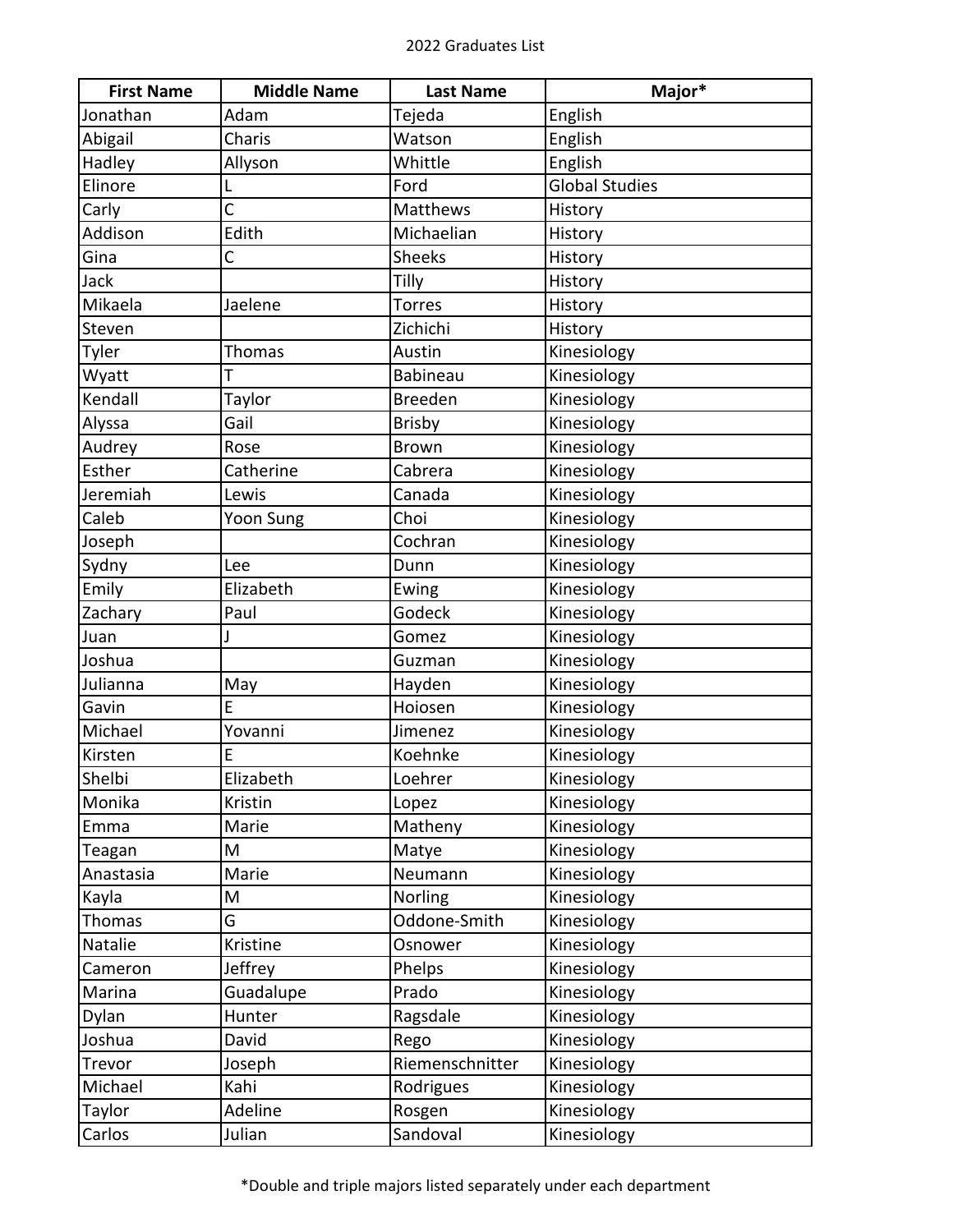| <b>First Name</b> | <b>Middle Name</b> | <b>Last Name</b> | Major*                   |
|-------------------|--------------------|------------------|--------------------------|
| Gabriella         | Lee                | Stoll            | Kinesiology              |
| Jack              | Η                  | Thompson         | Kinesiology              |
| Kenzie            | Lynn               | Westergard       | Kinesiology              |
| Cory              |                    | Whitcomb         | Kinesiology              |
| Allison           | Grace              | White            | Kinesiology              |
| Matthew           | Joseph             | Williams         | Kinesiology              |
| Sophia            | Grace Lauren       | Bartolo          | <b>Liberal Studies</b>   |
| Hannah            |                    | <b>Boelter</b>   | <b>Liberal Studies</b>   |
| Araceli           | Soledad            | Espinoza         | <b>Liberal Studies</b>   |
| Amanda            | Nicole             | Fayard           | <b>Liberal Studies</b>   |
| Anna              | Catherine          | Luce             | <b>Liberal Studies</b>   |
| Camryn            | Abigail            | Murphy           | <b>Liberal Studies</b>   |
| Ariana            | Radinka            | Wirekoon         | <b>Liberal Studies</b>   |
| Christopher       | A                  | <b>Bracero</b>   | <b>Mathematics</b>       |
| Wesley            | Graham             | <b>Brown</b>     | <b>Mathematics</b>       |
| Samila            | Sonnette           | Aquino Holt      | <b>Music</b>             |
| Joanna            | Meriem             | Martin           | <b>Music</b>             |
| Gabriel           | Marcelino          | Rojas            | <b>Music</b>             |
| Isaac             | Alan               | Siebelink        | <b>Music</b>             |
| Chapman           | James              | Canlis           | Philosophy               |
| <b>Bree</b>       | Catherine          | Hopper           | Philosophy               |
| Isaac             | Graham             | Rumohr           | Philosophy               |
| Madalene          | Mary               | Schorr           | Philosophy               |
| <b>Alexis</b>     | Naomi              | Gillette         | <b>Physics</b>           |
| Grace             | Anne               | <b>Beecroft</b>  | <b>Political Science</b> |
| Grace             | Michele            | Condello         | <b>Political Science</b> |
| Emma              |                    | Daniel           | <b>Political Science</b> |
| Hannah            | Elizabeth          | Grierson         | <b>Political Science</b> |
| Hans              | Samuel             | Khoe             | <b>Political Science</b> |
| Alexandra         | Maria              | Morgan           | <b>Political Science</b> |
| Veronica          | T                  | Nguyen           | <b>Political Science</b> |
| Lee               | Ambrose            | Park             | <b>Political Science</b> |
| Cade              | Montgomery         | Petrie           | <b>Political Science</b> |
| Hope              |                    | Stephen          | <b>Political Science</b> |
| Jonathan          | Adam               | Tejeda           | <b>Political Science</b> |
| Emma              | Lorraine           | <b>Boyle</b>     | Psychology               |
| Jack              | Ryan               | Chiplin          | Psychology               |
| Madison           | Mauro              | Chong            | Psychology               |
| Elise             | Joy                | Hanna            | Psychology               |
| Rivelle           |                    | Jauregui         | Psychology               |
| Elise             | C                  | Knowles          | Psychology               |
| Michael           | Thomas Lee         | Kong             | Psychology               |
| Tiana             | Weiling            | Krukar           | Psychology               |
| Amelia            | Jane               | Larsen           | Psychology               |